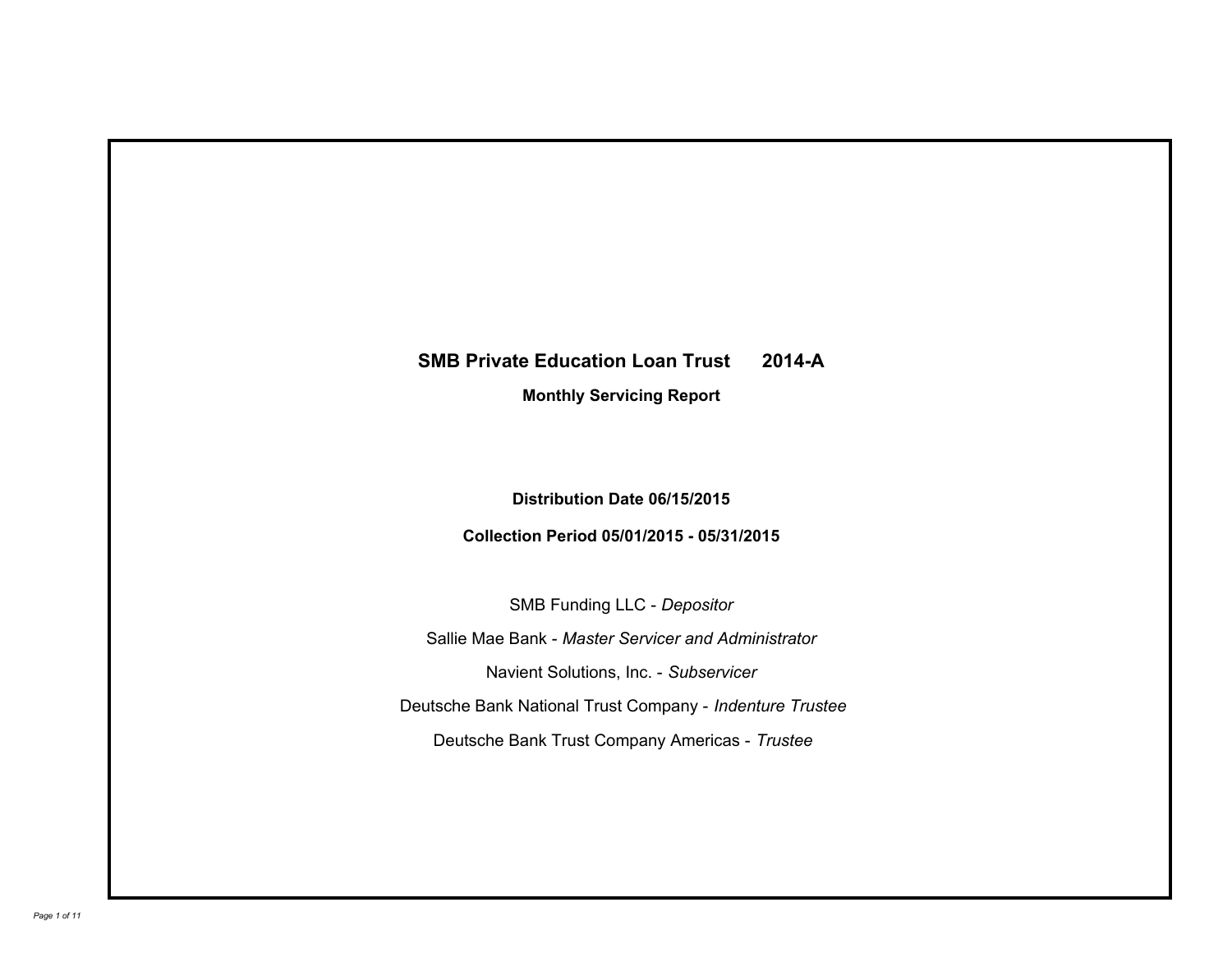| <b>Student Loan Portfolio Characteristics</b> |                                                 | 08/07/2014       | 04/30/2015       | 05/31/2015       |
|-----------------------------------------------|-------------------------------------------------|------------------|------------------|------------------|
| <b>Principal Balance</b>                      |                                                 | \$361,523,983.59 | \$348,683,026.70 | \$346,393,540.37 |
| Interest to be Capitalized Balance            |                                                 | 17,313,307.43    | 18,791,383.15    | 19,349,584.65    |
| Pool Balance                                  |                                                 | \$378,837,291.02 | \$367,474,409.85 | \$365,743,125.02 |
| Weighted Average Coupon (WAC)                 |                                                 | 7.81%            | 7.78%            | 7.77%            |
| Weighted Average Remaining Term               |                                                 | 138.29           | 136.34           | 136.16           |
| Number of Loans                               |                                                 | 33,555           | 31,996           | 31,799           |
| Number of Borrowers                           |                                                 | 26,651           | 24,949           | 24,818           |
| Pool Factor                                   |                                                 |                  | 0.970005906      | 0.965435911      |
|                                               | Since Issued Total Constant Prepayment Rate (1) |                  | 5.06%            | 5.13%            |
| <b>Debt Securities</b>                        | Cusip/Isin                                      | 05/15/2015       |                  | 06/15/2015       |
| A1                                            | 784456AA3                                       | \$90,875,802.00  |                  | \$87,937,962.55  |
| A <sub>2</sub> A                              | 784456AB1                                       | \$68,000,000.00  |                  | \$68,000,000.00  |
| A2B                                           | 784456AC9                                       |                  | \$68,000,000.00  |                  |
| A3                                            | 784456AD7                                       |                  | \$50,000,000.00  |                  |
| B                                             | 784456AE5                                       | \$36,000,000.00  |                  | \$36,000,000.00  |
| C                                             | 784456AF2                                       | \$42,000,000.00  |                  | \$42,000,000.00  |
| <b>Certificates</b>                           | <b>Cusip/Isin</b>                               | 05/15/2015       |                  | 06/15/2015       |
| <b>Excess Distribution</b>                    | 784456AG0                                       | \$100,000.00     |                  | \$100,000.00     |
|                                               |                                                 |                  |                  |                  |
| <b>Account Balances</b>                       |                                                 | 05/15/2015       |                  | 06/15/2015       |
| Reserve Account Balance                       |                                                 | \$958,735.00     |                  | \$958,735.00     |
| <b>Asset / Liability</b>                      |                                                 | 05/15/2015       |                  | 06/15/2015       |
| Overcollateralization Percentage *            |                                                 | 14.86%           |                  | 15.26%           |
| Specified Overcollateralization Amount *      |                                                 | \$110,242,322.96 |                  | \$109,722,937.51 |
|                                               |                                                 |                  | \$54,598,607.85  |                  |

ineligible for the pool between the cut-off date and settlement date. On October 5, 2015, Since Issued Total CPR calculations were revised to exclude these loans and all prior monthly servicing reports were restated. For additional information, see 'Since Issued CPR Methodology' found on page 11 of this report.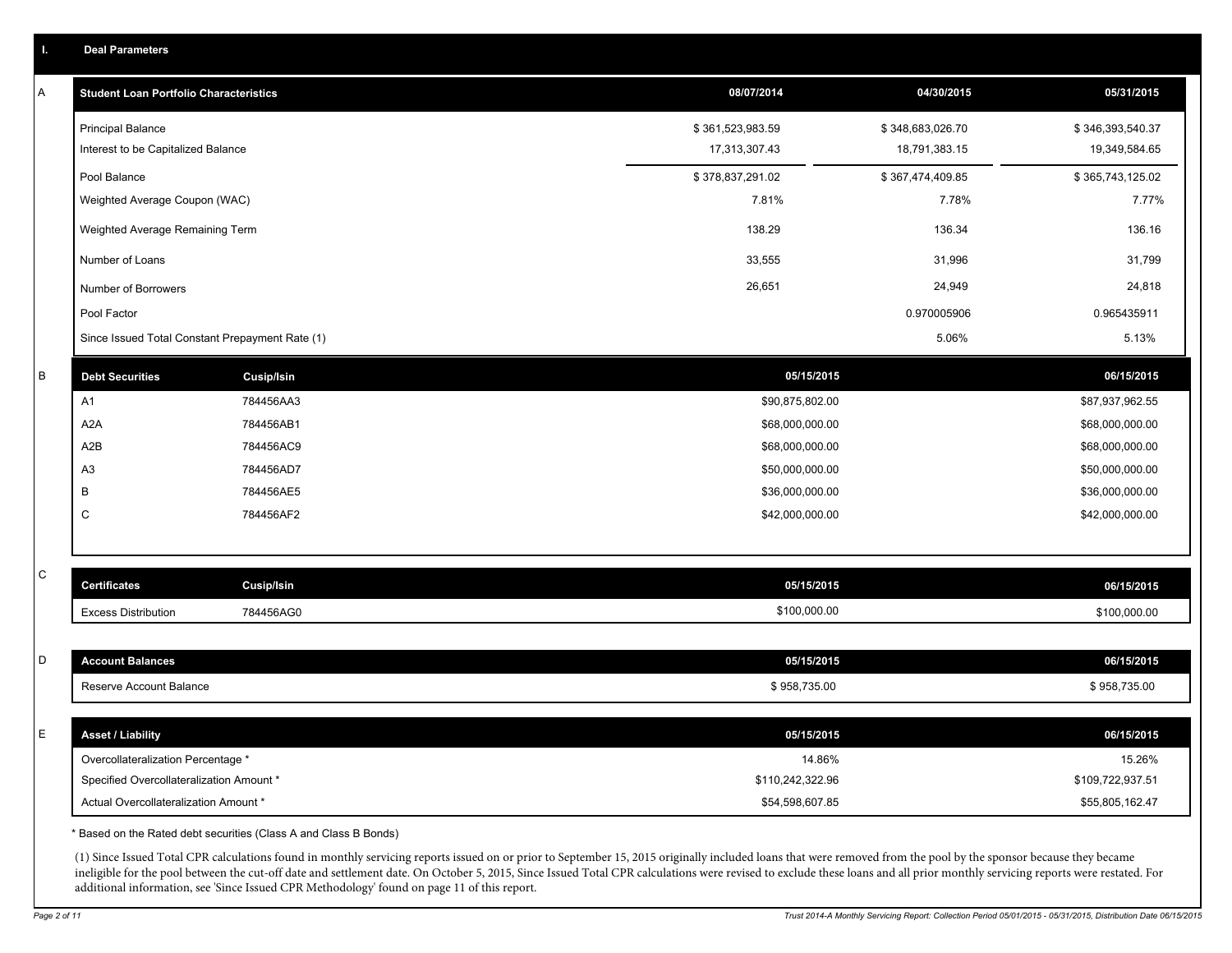| Α       | <b>Student Loan Principal Receipts</b>                           |                |
|---------|------------------------------------------------------------------|----------------|
|         | <b>Borrower Principal</b>                                        | 2,689,383.22   |
|         | <b>Consolidation Activity Principal</b>                          | 0.00           |
|         | Seller Principal Reimbursement                                   | 1,214.99       |
|         | Servicer Principal Reimbursement                                 | 0.00           |
|         | Delinquent Principal Purchases by Servicer                       | 0.00           |
|         | <b>Other Principal Deposits</b>                                  | 0.00           |
|         | <b>Total Principal Receipts</b>                                  | \$2,690,598.21 |
| в       | <b>Student Loan Interest Receipts</b>                            |                |
|         | Borrower Interest                                                | 1,132,930.95   |
|         | <b>Consolidation Activity Interest</b>                           | 0.00           |
|         | Seller Interest Reimbursement                                    | 0.00           |
|         | Servicer Interest Reimbursement                                  | 0.00           |
|         | Delinquent Interest Purchases by Servicer                        | 0.00           |
|         | Other Interest Deposits                                          | 6,868.79       |
|         | <b>Total Interest Receipts</b>                                   | \$1,139,799.74 |
| С       | <b>Recoveries on Realized Losses</b>                             | \$1,158.68     |
| D       | <b>Investment Income</b>                                         | \$329.59       |
| Е       | <b>Funds Borrowed from Next Collection Period</b>                | \$0.00         |
| F       | <b>Funds Repaid from Prior Collection Period</b>                 | \$0.00         |
| G       | <b>Loan Sale or Purchase Proceeds</b>                            | \$0.00         |
|         |                                                                  |                |
| н       | Initial Deposits to Collection Account                           | \$0.00         |
|         | <b>Excess Transferred from Other Accounts</b>                    | \$0.00         |
| J       | <b>Borrower Benefit Reimbursements</b>                           | \$0.00         |
| Κ       | <b>Gross Swap Receipt</b>                                        | \$0.00         |
| L       | <b>Other Deposits</b>                                            | \$0.00         |
| М       | <b>Other Fees Collected</b>                                      | \$0.00         |
| N       | <b>AVAILABLE FUNDS</b>                                           | \$3,831,886.22 |
| $\circ$ | Non-Cash Principal Activity During Collection Period             | \$401,111.88   |
| P       | Aggregate Purchased Amounts by the Depositor, Servicer or Seller | \$0.00         |

**II. 2014-A Trust Activity 05/01/2015 through 05/31/2015**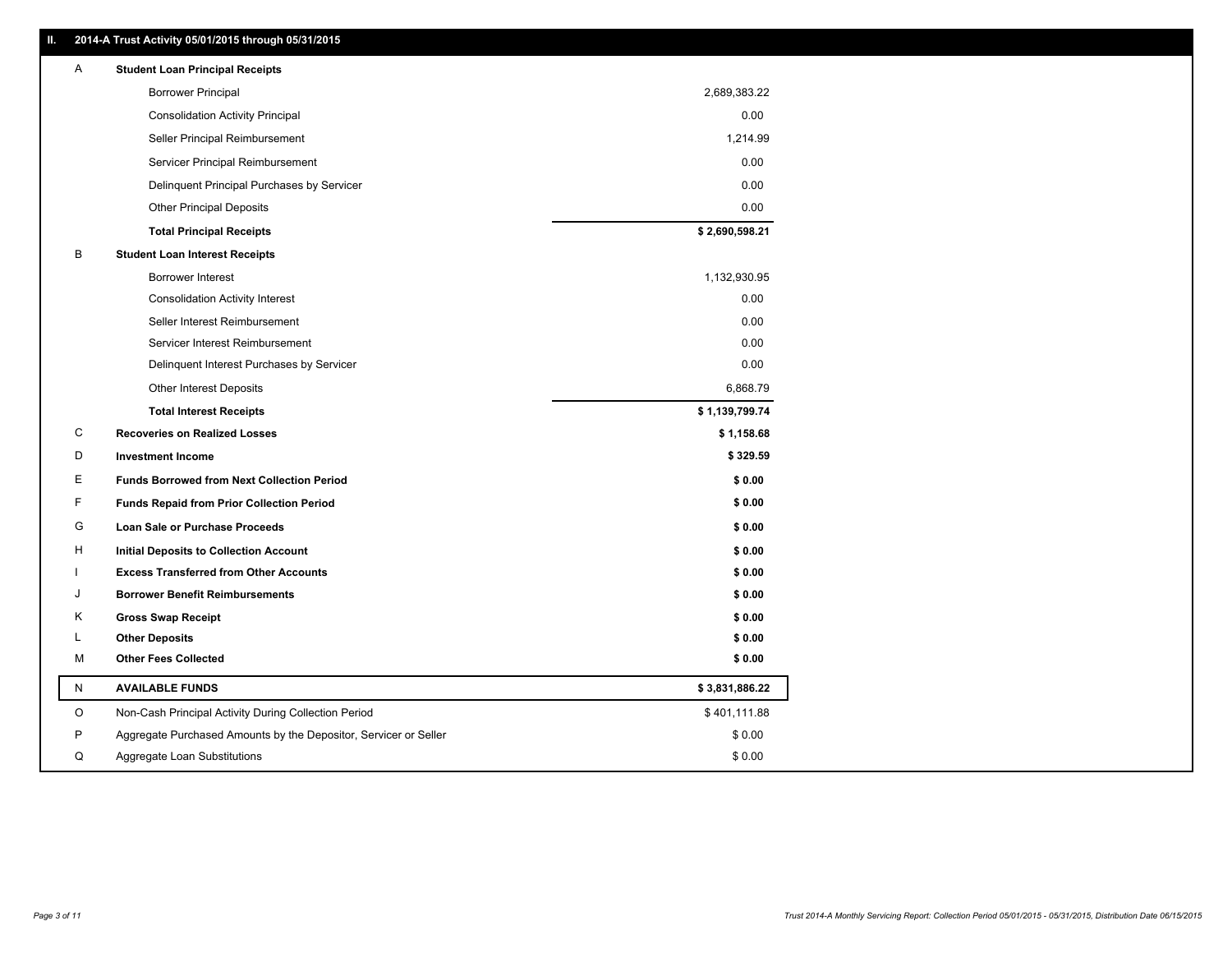|                   |                         | 05/31/2015               |         | 04/30/2015       |                |                          |         |                  |                |
|-------------------|-------------------------|--------------------------|---------|------------------|----------------|--------------------------|---------|------------------|----------------|
|                   |                         | <b>Wtd Avg</b><br>Coupon | # Loans | Principal        | % of Principal | <b>Wtd Avg</b><br>Coupon | # Loans | Principal        | % of Principal |
| INTERIM:          | IN SCHOOL               | 8.46%                    | 5,313   | \$53,212,226.85  | 15.362%        | 8.41%                    | 6,536   | \$66,285,999.92  | 19.010%        |
|                   | <b>GRACE</b>            | 8.32%                    | 2,708   | \$27,564,724.26  | 7.958%         | 8.43%                    | 1,572   | \$15,409,928.16  | 4.419%         |
|                   | <b>DEFERMENT</b>        | 8.42%                    | 627     | \$5,873,086.23   | 1.695%         | 8.43%                    | 656     | \$6,082,064.90   | 1.744%         |
| <b>REPAYMENT:</b> | <b>CURRENT</b>          | 7.48%                    | 21,775  | \$243,139,313.99 | 70.192%        | 7.49%                    | 21,730  | \$242,226,572.29 | 69.469%        |
|                   | 31-60 DAYS DELINQUENT   | 8.66%                    | 291     | \$3,160,713.79   | 0.912%         | 8.78%                    | 231     | \$2,883,074.53   | 0.827%         |
|                   | 61-90 DAYS DELINQUENT   | 8.80%                    | 112     | \$1,336,215.39   | 0.386%         | 8.86%                    | 77      | \$757,054.74     | 0.217%         |
|                   | 91-120 DAYS DELINQUENT  | 8.66%                    | 37      | \$377,884.78     | 0.109%         | 8.91%                    | 66      | \$636,453.89     | 0.183%         |
|                   | 121-150 DAYS DELINQUENT | 8.76%                    | 57      | \$466,990.55     | 0.135%         | 8.99%                    | 85      | \$770,999.81     | 0.221%         |
|                   | 151-180 DAYS DELINQUENT | 8.88%                    | 61      | \$614,905.85     | 0.178%         | 8.82%                    | 37      | \$331,589.99     | 0.095%         |
|                   | > 180 DAYS DELINQUENT   | 9.28%                    | 58      | \$479,366.86     | 0.138%         | 9.27%                    | 39      | \$295,995.58     | 0.085%         |
|                   | FORBEARANCE             | 7.99%                    | 760     | \$10,168,111.82  | 2.935%         | 8.13%                    | 967     | \$13,003,292.89  | 3.729%         |
| <b>TOTAL</b>      |                         |                          | 31,799  | \$346,393,540.37 | 100.00%        |                          | 31,996  | \$348,683,026.70 | 100.00%        |

Percentages may not total 100% due to rounding \*

\*\* Smart Option Interest Only loans and \$25 Fixed Payment loans classified as in repayment whether student borrowers are in school, in grace, in deferment or required to make full principal and interest payments on their l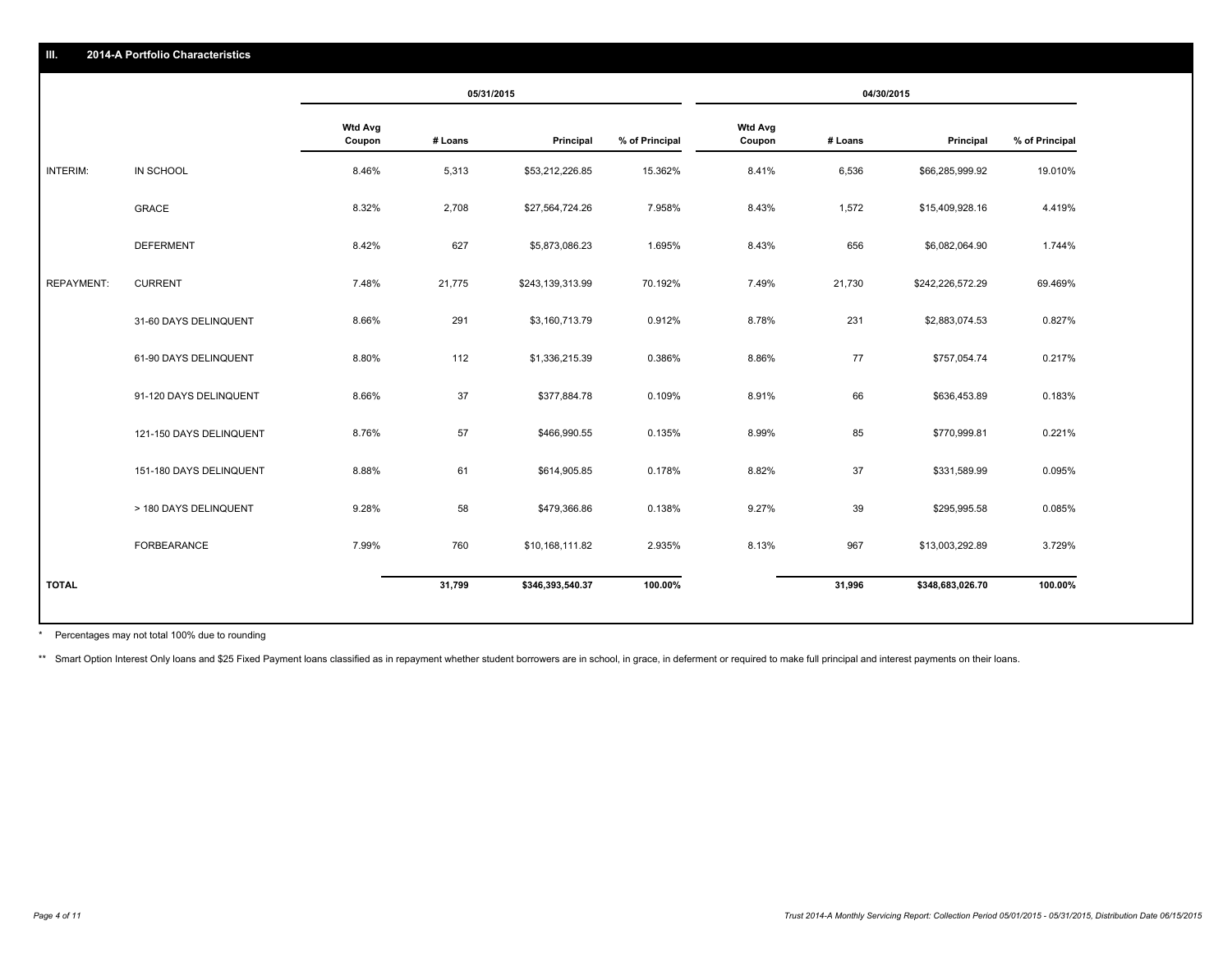|                                                         | 5/31/2015        | 4/30/2015        |
|---------------------------------------------------------|------------------|------------------|
| Pool Balance                                            | \$365,743,125.02 | \$367,474,409.85 |
| Total # Loans                                           | 31,799           | 31,996           |
| Total # Borrowers                                       | 24,818           | 24,949           |
| Weighted Average Coupon                                 | 7.77%            | 7.78%            |
| Weighted Average Remaining Term                         | 136.16           | 136.34           |
| Percent of Pool - Cosigned                              | 93.5%            | 93.5%            |
| Percent of Pool - Non Cosigned                          | 6.5%             | 6.5%             |
| Borrower Interest Accrued for Period                    | \$2,263,925.23   | \$2,211,000.36   |
| Outstanding Borrower Interest Accrued                   | \$20,593,438.57  | \$19,948,589.91  |
| Gross Principal Realized Loss - Periodic                | \$74,315.91      | \$52,968.01      |
| Gross Principal Realized Loss - Cumulative              | \$398,945.72     | \$324,629.81     |
| Delinquent Principal Purchased by Servicer - Periodic   | \$0.00           | \$0.00           |
| Delinguent Principal Purchased by Servicer - Cumulative | \$0.00           | \$0.00           |
| Recoveries on Realized Losses - Periodic                | \$1,158.68       | \$635.36         |
| Recoveries on Realized Losses - Cumulative              | \$3,237.16       | \$2,078.48       |
| Net Losses - Periodic                                   | \$73,157.23      | \$52,332.65      |
| Net Losses - Cumulative                                 | \$395,708.56     | \$322,551.33     |
| <b>Cumulative Gross Defaults</b>                        | \$398,945.72     | \$324,629.81     |
| Change in Gross Defaults                                | \$74,315.91      | \$52,968.01      |
| Non-Cash Principal Activity - Capitalized Interest      | \$474,245.78     | \$298,805.00     |
| Since Issued Total Constant Prepayment Rate (CPR) (1)   | 5.13%            | 5.06%            |
| <b>Loan Substitutions</b>                               | \$0.00           | \$0.00           |
| <b>Cumulative Loan Substitutions</b>                    | \$0.00           | \$0.00           |
| <b>Unpaid Master Servicing Fees</b>                     | \$0.00           | \$0.00           |
| <b>Unpaid Sub-Servicing Fees</b>                        | \$0.00           | \$0.00           |
| <b>Unpaid Administration Fees</b>                       | \$0.00           | \$0.00           |
| Unpaid Carryover Master Servicing Fees Unpaid           | \$0.00           | \$0.00           |
| Carryover Sub-Servicing Fees                            | \$0.00           | \$0.00           |
| Note Interest Shortfall                                 | \$0.00           | \$0.00           |

(1) Since Issued Total CPR calculations found in monthly servicing reports issued on or prior to September 15, 2015 originally included loans that were removed from the pool by the sponsor because they became ineligible fo pool between the cut-off date and settlement date. On October 5, 2015, Since Issued Total CPR calculations were revised to exclude these loans and all prior monthly servicing reports were restated. For additional informati 'Since Issued CPR Methodology' found on page 11 of this report.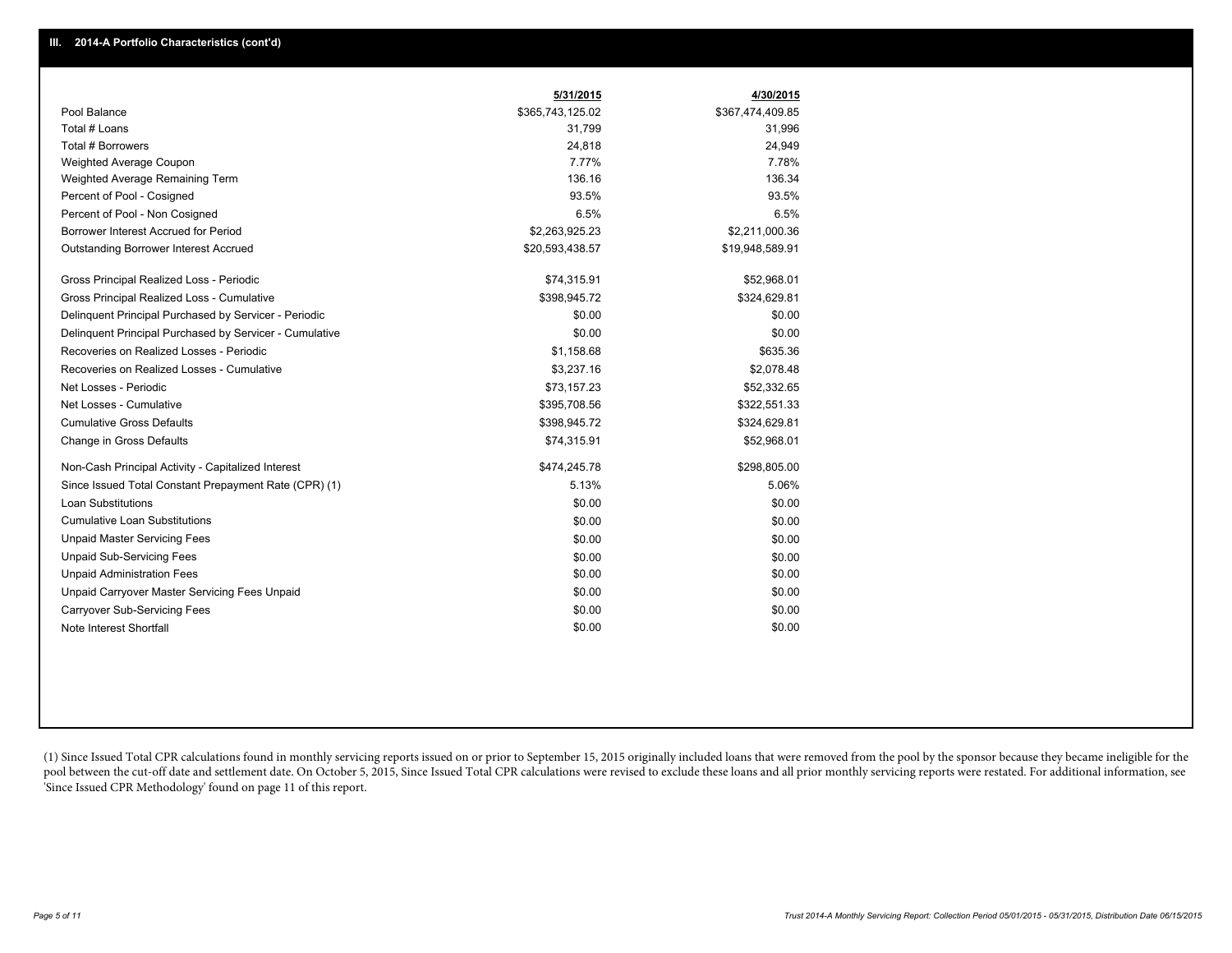### **IV. 2014-A Portfolio Statistics by Loan Program**

|                                                       | Weighted<br><b>Average Coupon</b> | # LOANS | \$ AMOUNT        | $%$ *    |
|-------------------------------------------------------|-----------------------------------|---------|------------------|----------|
| - Smart Option Deferred Loans                         | 8.27%                             | 14,704  | \$146,567,808.41 | 42.313%  |
| - Smart Option Fixed Pay Loans                        | 7.84%                             | 9,395   | \$121,367,664.58 | 35.038%  |
| - Smart Option Interest-Only Loans                    | 6.65%                             | 7,700   | \$78,458,067.38  | 22.650%  |
| - Other Loan Programs                                 | $0.00\%$                          | 0.00    | \$0.00           | 0.000%   |
| <b>Total</b>                                          | 7.77%                             | 31,799  | \$346,393,540.37 | 100.000% |
| Prime Indexed Loans -- Monthly Reset Adjustable       |                                   |         | \$0.00           |          |
| Prime Indexed Loans -- Monthly Reset Non-Adjustable   |                                   |         | \$0.00           |          |
| Prime Indexed Loans -- Quarterly Reset Adjustable     |                                   |         | \$0.00           |          |
| Prime Indexed Loans -- Quarterly Reset Non-Adjustable |                                   |         | \$0.00           |          |
| Prime Indexed Loans -- Annual Reset                   |                                   |         | \$0.00           |          |
| T-Bill Indexed Loans                                  |                                   |         | \$0.00           |          |
| <b>Fixed Rate Loans</b>                               |                                   |         | \$52,611,645.91  |          |
| <b>LIBOR Indexed Loans</b>                            |                                   |         | \$313,131,479.11 |          |
|                                                       |                                   |         |                  |          |
|                                                       |                                   |         |                  |          |

\* Note: Percentages may not total 100% due to rounding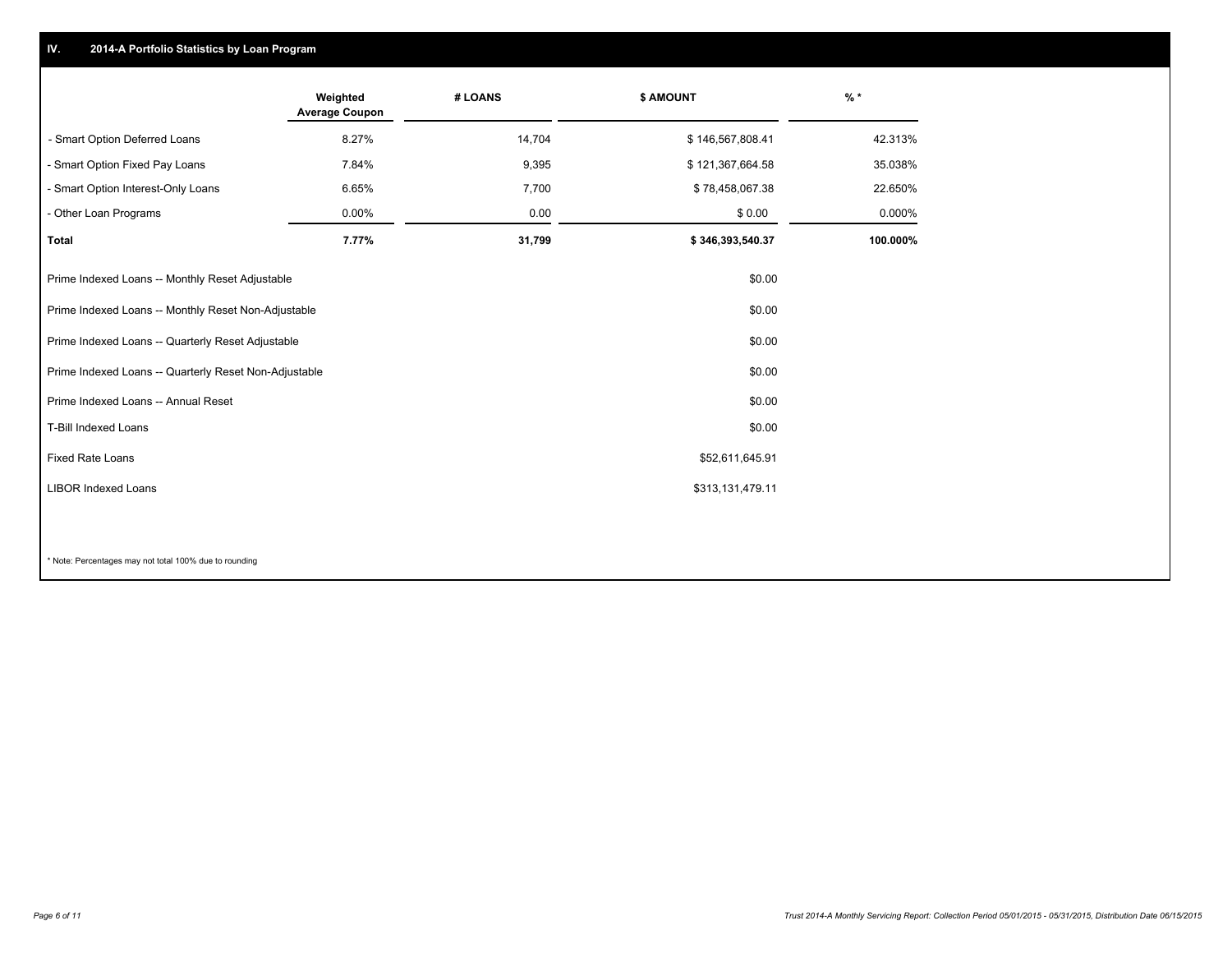**viii. Regular Principal Distribution Amount \$ 56,855,614.49** vii. Specified Overcollateralization Amount **by a 109,722,937.51** (Specified Overcollateralization Amount vi. Pool Balance \$ 365,743,125.02 v. First Priority Principal Distribution Amount **Amount 3 and 2008** 0.00 iv. Class A and B Notes Outstanding and the state of the state of the state of the state of the state of the state of the state of the state of the state of the state of the state of the state of the state of the state of **iii. First Priority Principal Distribution Amount \$ 0.00** \$ 958,735.00 \$ 958,735.00 Specified Reserve Account Balance Actual Reserve Account Balance **B. Principal Distribution Amount** i. Class A Notes Outstanding the state of the state of the state of the state of the state of the state of the state of the state of the state of the state of the state of the state of the state of the state of the state o ii. Pool Balance  $\sim$  365,743,125.02 ix. Notes Outstanding \$ 354,875,802.00 x. First Priority Principal Distribution Amount 6 1000 to the state of the state of the state of the state of the state of the state of the state of the state of the state of the state of the state of the state of the stat xi. Regular Principal Distribution Amount \$ 56,855,614.49 xii. Available Funds (after payment of waterfall items A through J) \* **xiii. Additional Principal Distribution Amount (min(ix - x - xi, xiii)) \$ 0.00** \$ 0.00

\* Represents 50% of value if the principal balance of the notes is greater than 10% of initial principal balance of the notes or the Class A and Class B note are reduced to 0, otherwise the full value is shown.

**A. Reserve Account**

**V. 2014-A Reserve Account and Principal Distribution Calculations**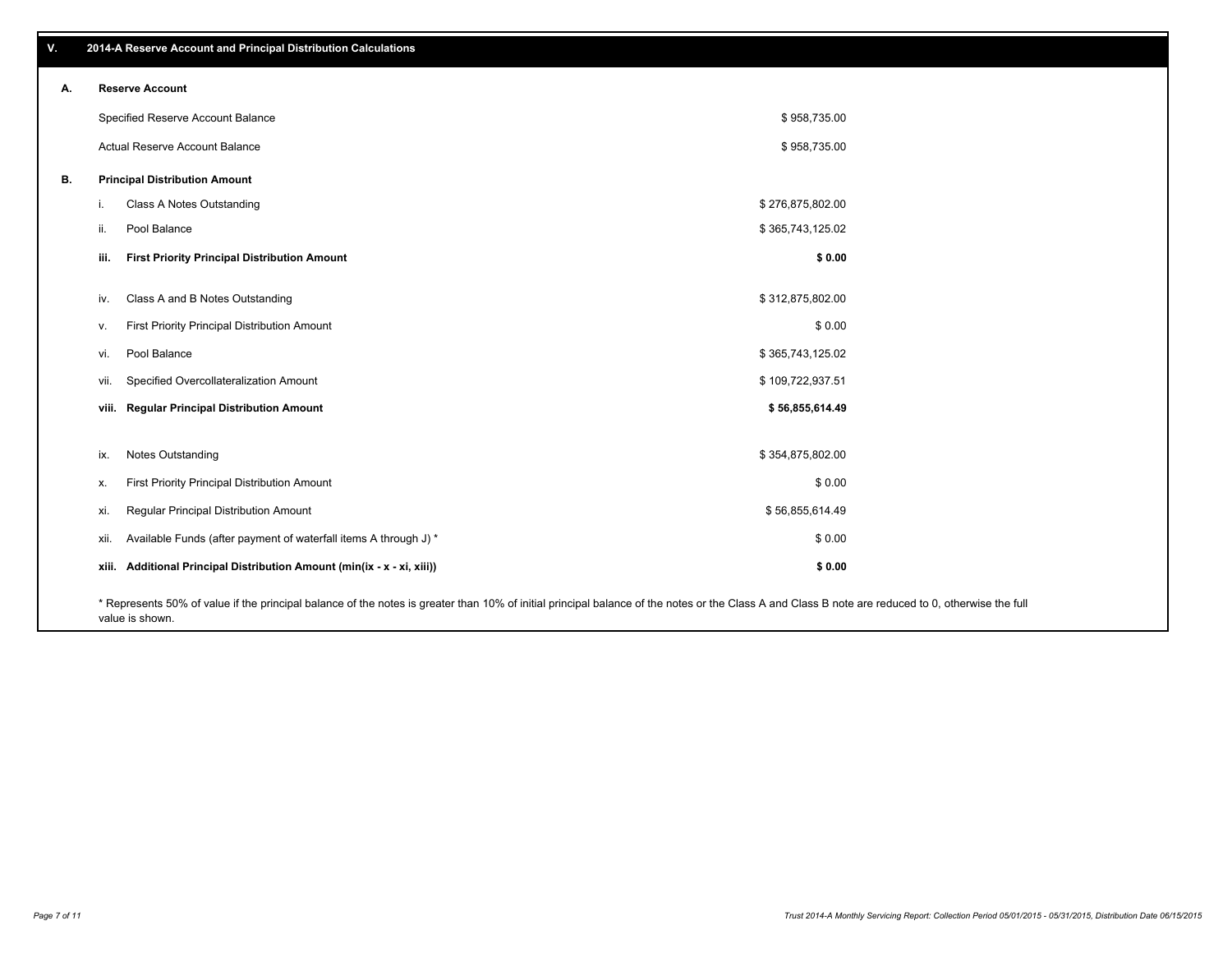| VI. |  |  | 2014-A Waterfall for Distributions |
|-----|--|--|------------------------------------|
|-----|--|--|------------------------------------|

|                                                                                        | Paid             | <b>Funds Balance</b> |
|----------------------------------------------------------------------------------------|------------------|----------------------|
| <b>Total Available Funds</b>                                                           |                  | \$3,831,886.22       |
| <b>Trustee Fees</b><br>A                                                               | \$0.00           | \$3,831,886.22       |
| В<br>i. Master Servicing Fees                                                          | \$14,538.38      | \$3,817,347.84       |
| ii. Sub-Servicing Fees                                                                 | \$218,075.77     | \$3,599,272.07       |
| $\mathbf C$<br>i. Administration Fees                                                  | \$6,667.00       | \$3,592,605.07       |
| ii. Unreimbursed Administrator Advances plus any Unpaid                                | \$0.00           | \$3,592,605.07       |
| D<br>Class A Noteholders Interest Distribution Amount                                  | \$377,265.62     | \$3,215,339.45       |
| Е<br><b>First Priority Principal Payment</b>                                           | \$0.00           | \$3,215,339.45       |
| F<br>Class B Noteholders Interest Distribution Amount                                  | \$120,000.00     | \$3,095,339.45       |
| G<br>Class C Noteholders Interest Distribution Amount                                  | \$157,500.00     | \$2,937,839.45       |
| H<br>Reinstatement Reserve Account                                                     | \$0.00           | \$2,937,839.45       |
| Regular Principal Distribution                                                         | \$2,937,839.45   | \$0.00               |
| J<br>i. Carryover Master Servicing Fees                                                | \$0.00           | \$0.00               |
| ii. Carryover Sub-servicing Fees                                                       | \$0.00           | \$0.00               |
| Κ<br>Additional Principal Distribution Amount                                          | \$0.00           | \$0.00               |
| L<br>Unpaid Expenses of Trustee                                                        | \$0.00           | \$0.00               |
| M<br>Unpaid Expenses of Administrator                                                  | \$0.00           | \$0.00               |
| N<br>Remaining Funds to the Excess Distribution Certificateholder                      | \$0.00           | \$0.00               |
|                                                                                        |                  |                      |
| <b>Waterfall Conditions</b>                                                            |                  |                      |
| <b>Class C Noteholders' Interest Distribution Condition</b>                            |                  |                      |
| Pool Balance<br>i.                                                                     | \$365,743,125.02 |                      |
| ii.<br>Class A and B Notes Outstanding                                                 | \$312,875,802.00 |                      |
| Class C Noteholders' Interest Distribution Ratio (i / ii)<br>iii.                      | 116.90%          |                      |
| Minimum Ratio<br>iv.                                                                   | 110.00%          |                      |
| Is the Class C Noteholders' Interest Distribution Condition Satisfied (iii > iv)<br>v. | Y                |                      |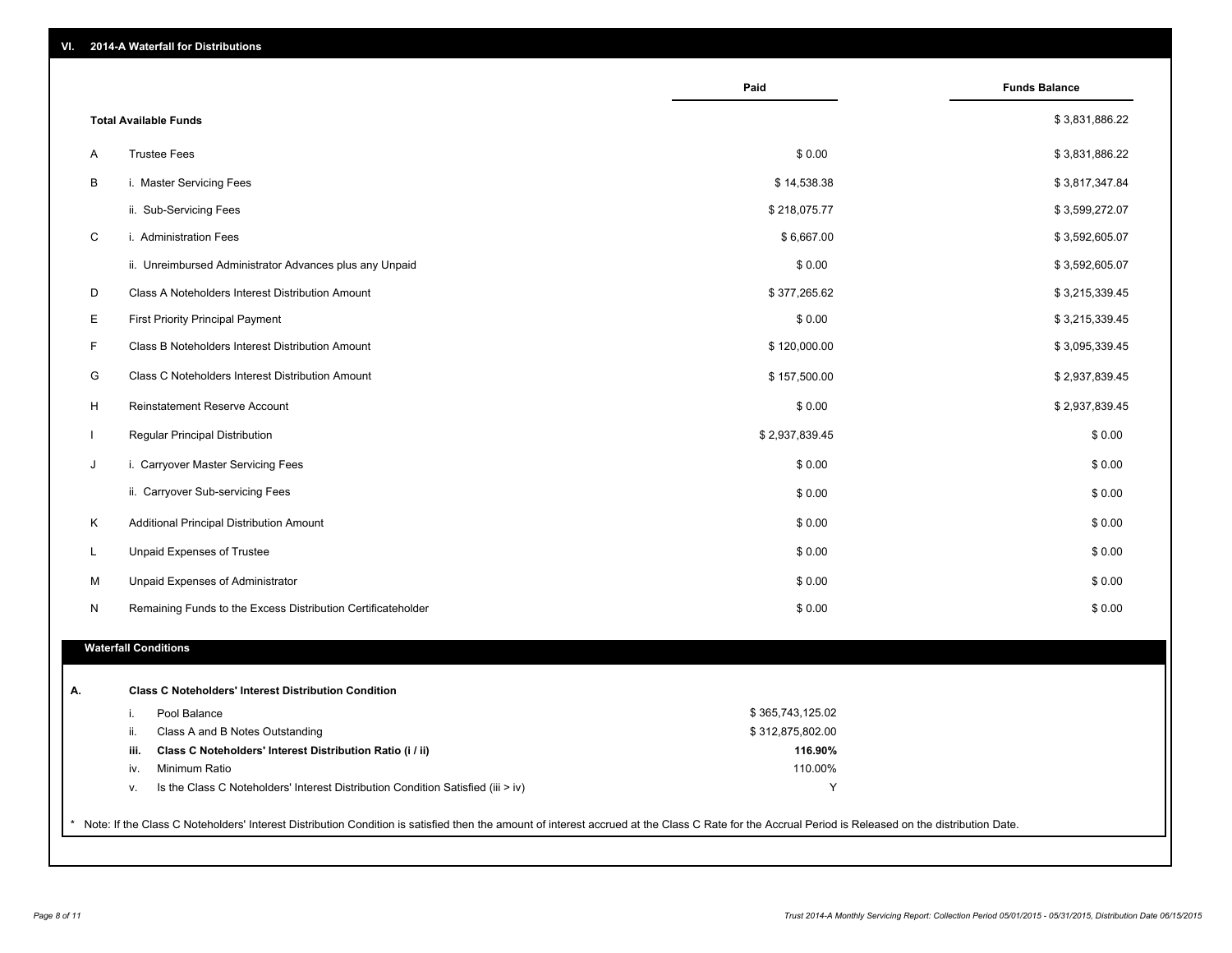| <b>Distribution Amounts</b>                                |                         |                         |                         |
|------------------------------------------------------------|-------------------------|-------------------------|-------------------------|
|                                                            | <b>A1</b>               | A <sub>2</sub> A        | A <sub>2</sub> B        |
| Cusip/Isin                                                 | 784456AA3               | 784456AB1               | 784456AC9               |
| <b>Beginning Balance</b>                                   | \$90,875,802.00         | \$68,000,000.00         | \$68,000,000.00         |
| Index                                                      | <b>LIBOR</b>            | <b>FIXED</b>            | <b>LIBOR</b>            |
| Spread/Fixed Rate                                          | 0.50%                   | 3.05%                   | 1.15%                   |
| Record Date (Days Prior to Distribution)                   | 1 NEW YORK BUSINESS DAY | 1 NEW YORK BUSINESS DAY | 1 NEW YORK BUSINESS DAY |
| <b>Accrual Period Begin</b>                                | 5/15/2015               | 5/15/2015               | 5/15/2015               |
| <b>Accrual Period End</b>                                  | 6/15/2015               | 6/15/2015               | 6/15/2015               |
| Daycount Fraction                                          | 0.08611111              | 0.08333333              | 0.08611111              |
| Interest Rate*                                             | 0.68560%                | 3.05000%                | 1.33560%                |
| <b>Accrued Interest Factor</b>                             | 0.000590378             | 0.002541667             | 0.001150100             |
| <b>Current Interest Due</b>                                | \$53,651.05             | \$172,833.33            | \$78,206.80             |
| Interest Shortfall from Prior Period Plus Accrued Interest | $S -$                   | $\mathsf{\$}$ -         | $\mathsf{\$}$ -         |
| <b>Total Interest Due</b>                                  | \$53,651.05             | \$172,833.33            | \$78,206.80             |
| <b>Interest Paid</b>                                       | \$53,651.05             | \$172,833.33            | \$78,206.80             |
| <b>Interest Shortfall</b>                                  | $S -$                   | $\mathsf{\$}$ -         | $\mathsf{\$}$ -         |
| <b>Principal Paid</b>                                      | \$2,937,839.45          | $\mathbb{S}$ -          | $\mathsf{\$}$ -         |
| <b>Ending Principal Balance</b>                            | \$87,937,962.55         | \$68,000,000.00         | \$68,000,000.00         |
| Paydown Factor                                             | 0.024896944             | 0.000000000             | 0.000000000             |
| <b>Ending Balance Factor</b>                               | 0.745236971             | 1.000000000             | 1.000000000             |

\* Pay rates for Current Distribution. For the interest rates applicable to the next distribution date, please see https://www.salliemae.com/about/investors/data/SMBabrate.txt.

**VII. 2014-A Distributions**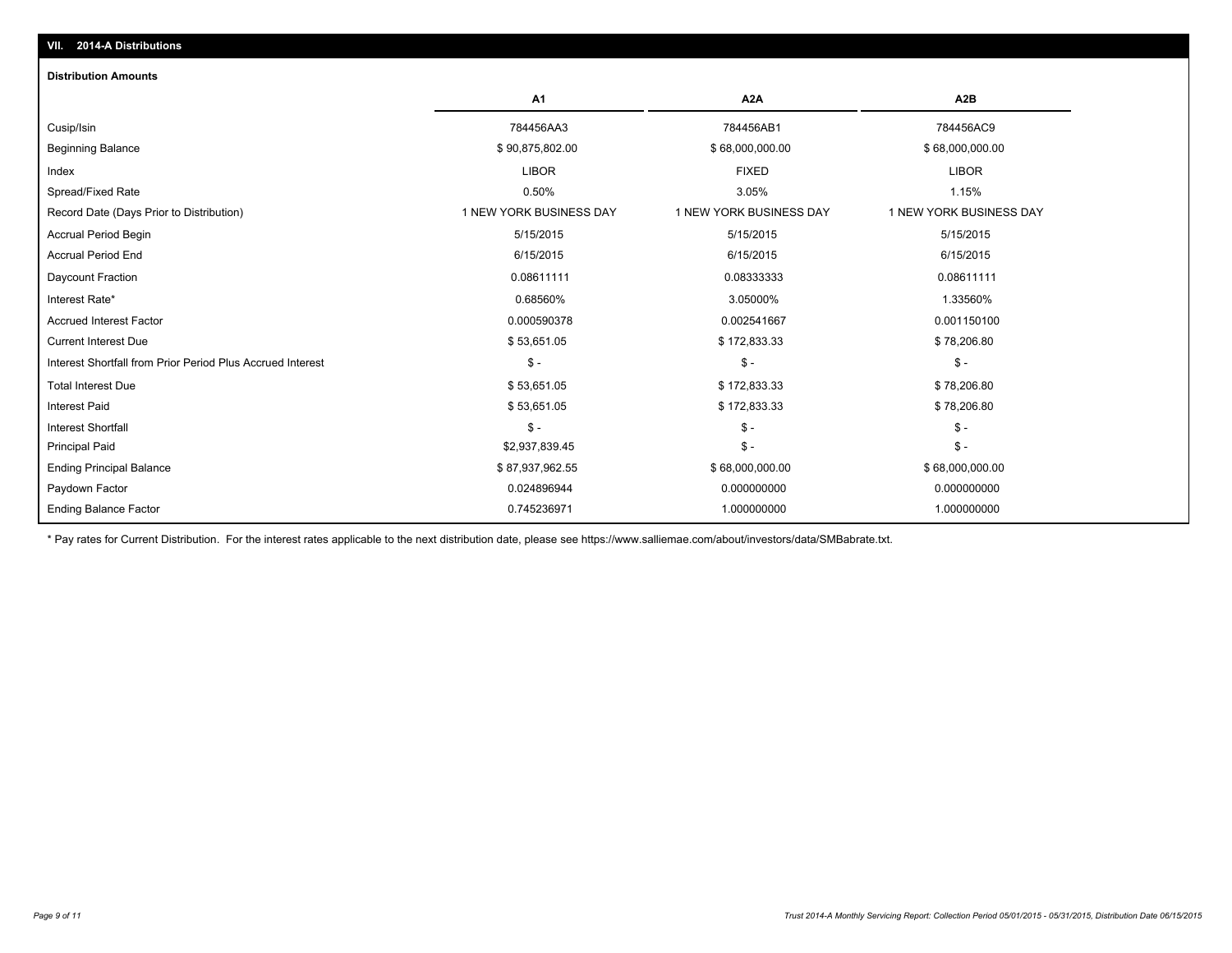| <b>Distribution Amounts</b>                                |                         |                         |                         |
|------------------------------------------------------------|-------------------------|-------------------------|-------------------------|
|                                                            | A3                      | в                       | C                       |
| Cusip/Isin                                                 | 784456AD7               | 784456AE5               | 784456AF2               |
| <b>Beginning Balance</b>                                   | \$50,000,000.00         | \$36,000,000.00         | \$42,000,000.00         |
| Index                                                      | <b>LIBOR</b>            | <b>FIXED</b>            | <b>FIXED</b>            |
| Spread/Fixed Rate                                          | 1.50%                   | 4.00%                   | 4.50%                   |
| Record Date (Days Prior to Distribution)                   | 1 NEW YORK BUSINESS DAY | 1 NEW YORK BUSINESS DAY | 1 NEW YORK BUSINESS DAY |
| <b>Accrual Period Begin</b>                                | 5/15/2015               | 5/15/2015               | 5/15/2015               |
| <b>Accrual Period End</b>                                  | 6/15/2015               | 6/15/2015               | 6/15/2015               |
| Daycount Fraction                                          | 0.08611111              | 0.08333333              | 0.08333333              |
| Interest Rate*                                             | 1.68560%                | 4.00000%                | 4.50000%                |
| <b>Accrued Interest Factor</b>                             | 0.001451489             | 0.003333333             | 0.003750000             |
| <b>Current Interest Due</b>                                | \$72,574.44             | \$120,000.00            | \$157,500.00            |
| Interest Shortfall from Prior Period Plus Accrued Interest | $\mathsf{\$}$ -         | $S -$                   | $\mathcal{S}$ -         |
| <b>Total Interest Due</b>                                  | \$72,574.44             | \$120,000.00            | \$157,500.00            |
| <b>Interest Paid</b>                                       | \$72,574.44             | \$120,000.00            | \$157,500.00            |
| <b>Interest Shortfall</b>                                  | $\mathsf{\$}$ -         | $\mathsf{\$}$ -         | $\mathsf{\$}$ -         |
| <b>Principal Paid</b>                                      | $\mathsf{\$}$ -         | $S -$                   | $S -$                   |
| <b>Ending Principal Balance</b>                            | \$50,000,000.00         | \$36,000,000.00         | \$42,000,000.00         |
| Paydown Factor                                             | 0.000000000             | 0.000000000             | 0.000000000             |
| <b>Ending Balance Factor</b>                               | 1.000000000             | 1.000000000             | 1.000000000             |

\* Pay rates for Current Distribution. For the interest rates applicable to the next distribution date, please see https://www.salliemae.com/about/investors/data/SMBabrate.txt.

**VII. 2014-A Distributions**